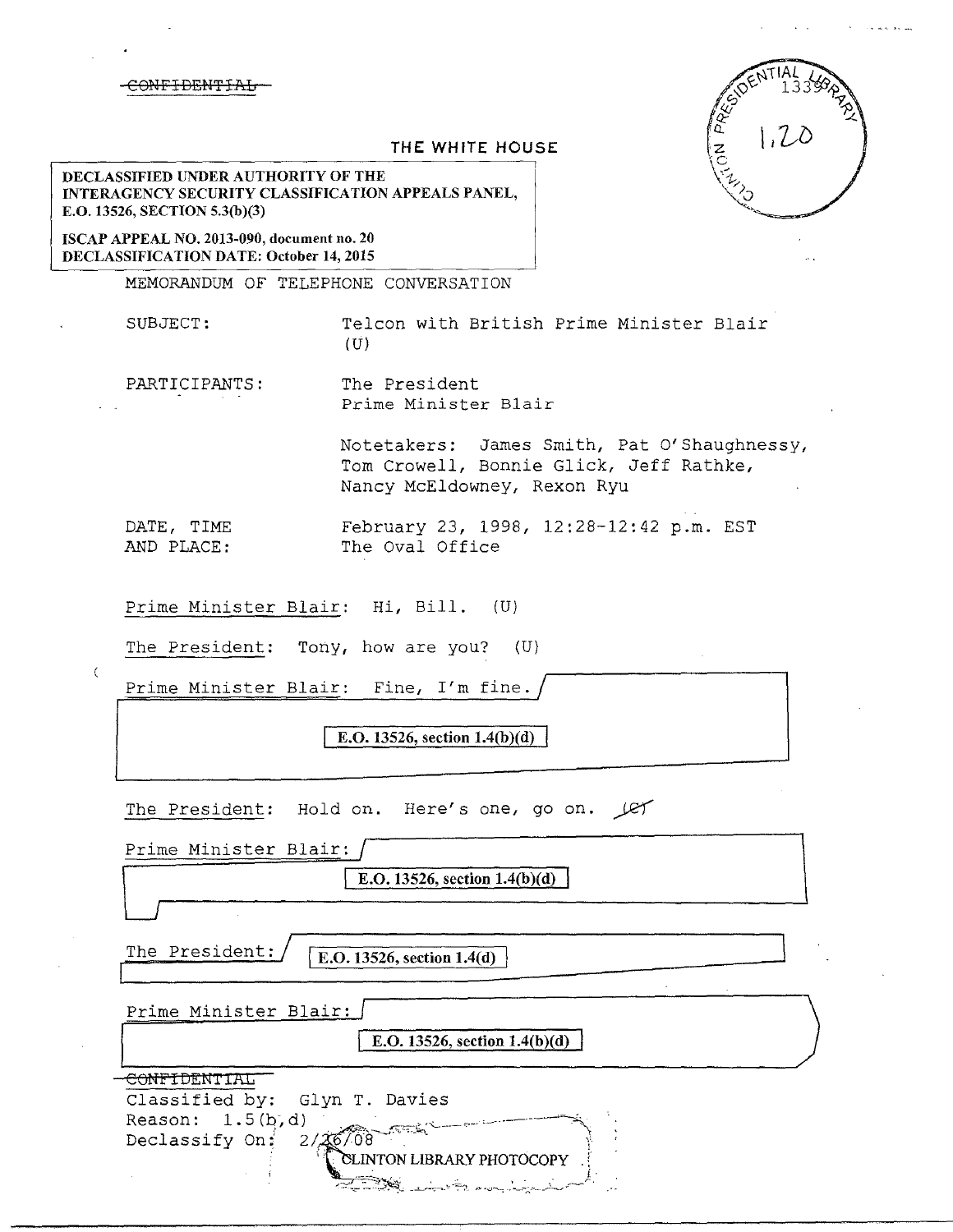CONFIDENTIAL 2

## **E.O. 13526, section l.4(b)(d)**

The President: Who's the commissioner?  $+e^+$ 

| Prime Minister Blair:/ |            |
|------------------------|------------|
|                        | __________ |

**E.O. 13526, section 1.4(b)(d)** 

The President: I couldn't agree more. We believe he'll appoint a guy with technical expertise, who will have credibility with Butler, but it certainly needs to be.  $+e^+$ 

| Prime Minister Blair:                                                                                                                                                                        |
|----------------------------------------------------------------------------------------------------------------------------------------------------------------------------------------------|
| E.O. 13526, section $1.4(b)(d)$                                                                                                                                                              |
| The President: I couldn't agree more. You've identified the<br>same things I'm worried about. Sandy suggested a phrase which<br>is quite good; our position on this should be to clarify and |
| We need to clarify, then test.<br>test.                                                                                                                                                      |
| E.O. 13526, section 1.4(d)                                                                                                                                                                   |
| Prime Minister Blair: Yes, I agree with that entirely.<br><u>lej</u>                                                                                                                         |
| CONFIDENTI<br><b>Allen States</b>                                                                                                                                                            |

**ILINTON LIBRARY PHOTOCOP**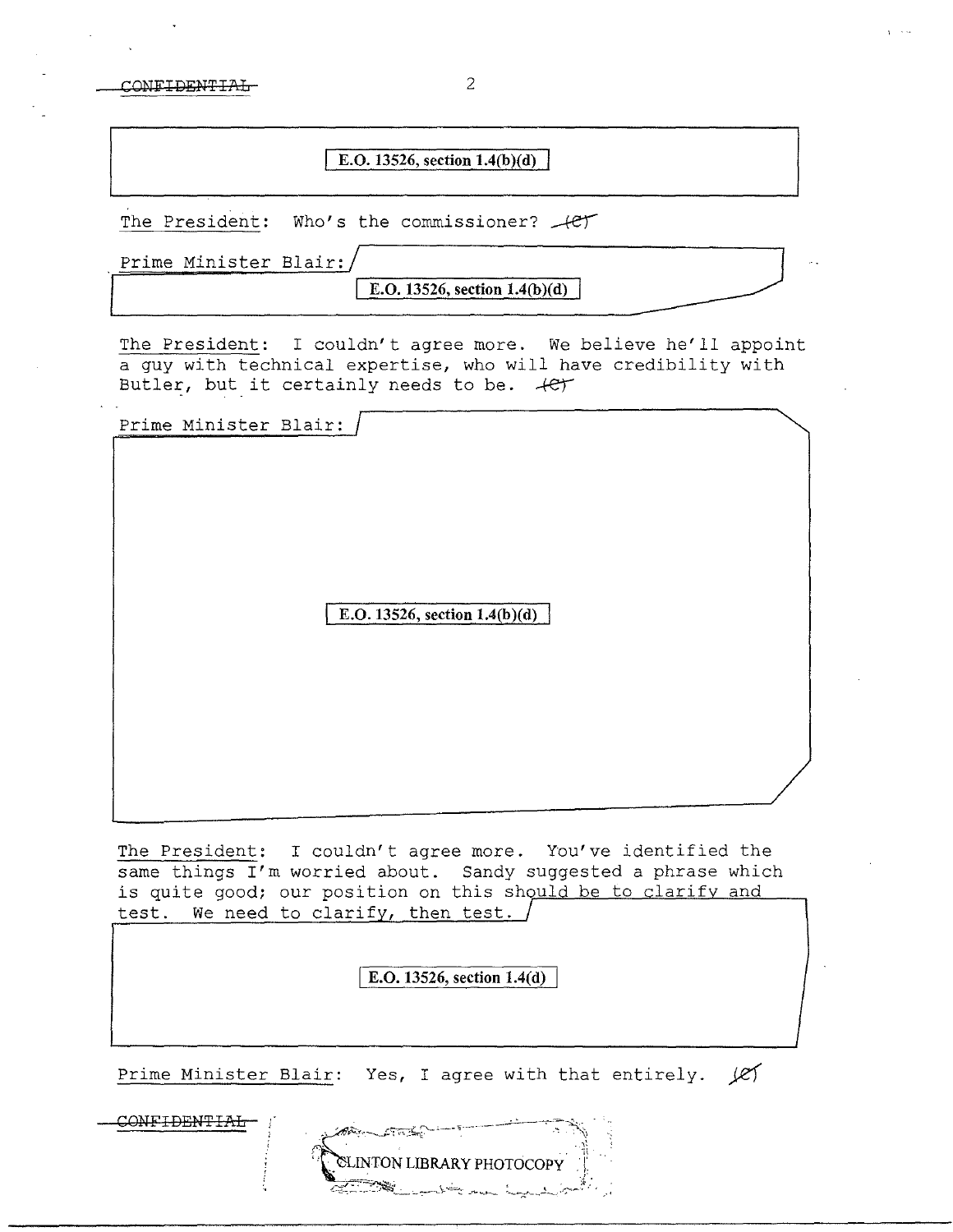The President: One thing that we thought of doing, is to get Butler back in the ballgame, because we don't want him out; Kofi is supposed to consult with Butler and the head of the IAEA, and presumably that will keep him from undermining the integrity.

**E.O. 13526, section 1.4(d)** / Butler doesn't think he can get a team in there until the  $1^{st}$ , that's almost a week. What is today, the 23<sup>rd</sup>, so that's six days from now. He doesn't think he can get a good team in there, but I think that having someone say, "we're UNSCOM and we want to check the Ministry of Defense" would be a good way to check in a hurry.  $\text{tet}$ 

Prime Minister Blair:

**E.O. 13526, section 1.4(b)(d)** 

The President: I understand. We need to ask all these questions, but no matter how good his answers, we need an early test. *kc)* 

Prime Minister Blair: **E.O. 13526, section 1.4(b)(d)** 

The President: It will take me a few weeks to withdraw troops from the Gulf, so we will sit tight. I think we need to test, as you said, test under 4 but also 5, because there are sensitive sites that aren't presidential sites. Also, it will take longer under Para 4 to get started.

I **E.O. 13526, section 1.4(d)** 

Prime Minister Blair: I think that is right.

E.O. 13526, section 1.4(b)(d)

Has

anyone spoken to Kofi?  $\langle \mathscr{L} \rangle$ 

The President: I spoke to him last night at 8:30 my time, which was 4:30 his time. He was a little groggy, but he wanted to demonstrate to us that the agreement would fully meet the P-5 instructions he took to Baghdad. I said that's great, but at that time I hadn't seen the agreement. He promised to call me when he got to Paris. I don't know if he's in Paris, but I

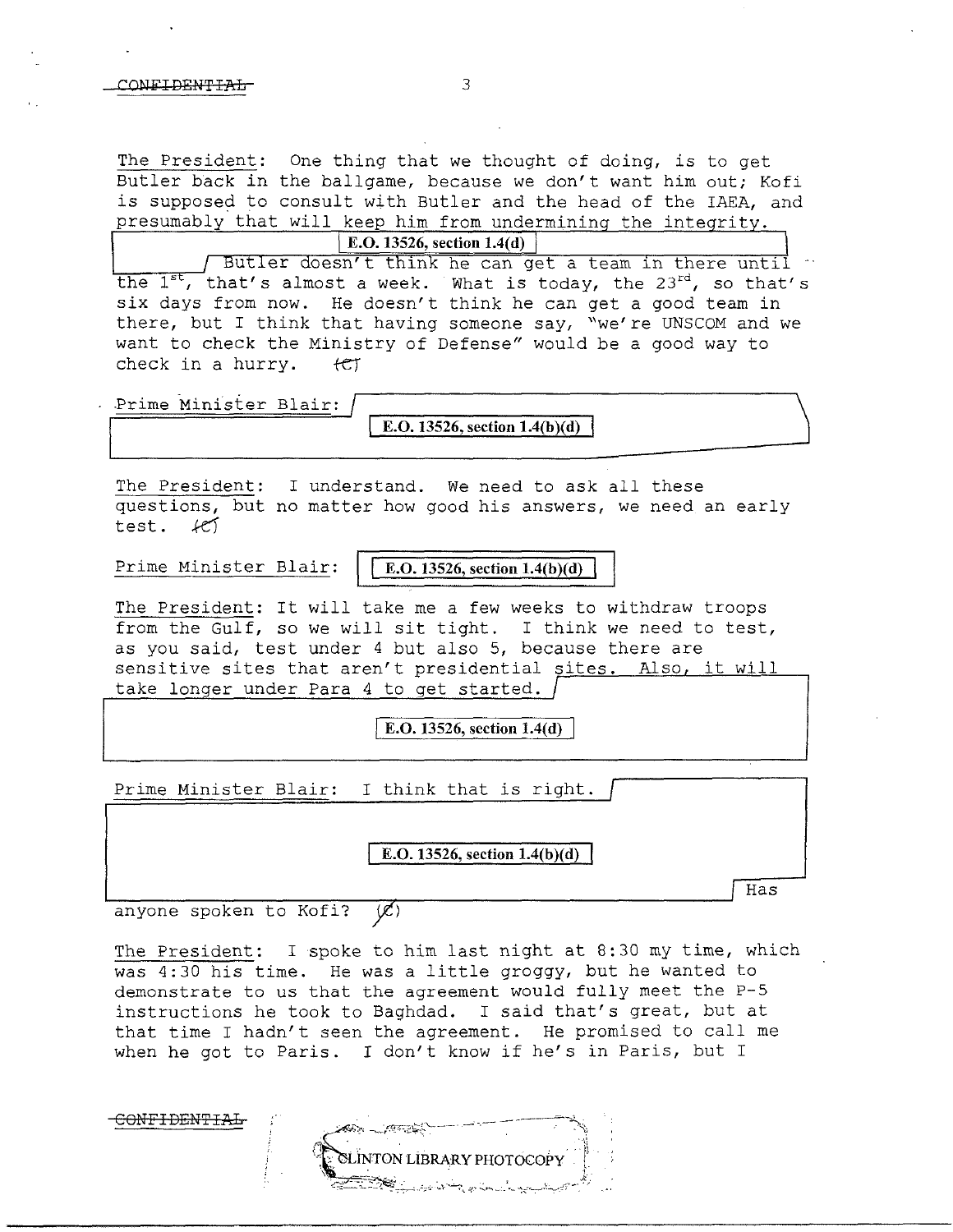## CONFIDENTIAL 4

CONFIDEN'f'IAL

E.O.  $13526$ , section  $1.4(b)(d)$ 

understood that he did not want to talk in enormous detail over Iraqi phones. (et

Prime Minister Blair: No, quite smart. 1e7

The President: Now, let me tell you some good news, potentially. I spoke with Yeltsin, and went over my concerns,

**E.O. 13526, section 1.4(d)** 

Prime Minister Blair: That's pretty good.  $\leftarrow$ 

The President: That's pretty damn good.  $\text{LFT}$ 

The President: My relationship with Yeltsin is such that all his hard-liners believe I could talk to Yeltsin and get him to sell the oil wells for three dollars and a half, but that's not true. He's just more far-sighted and progressive than they are. Half the time they go to work on him, and I have no doubt that they'll make some effort to undermine this. He was quick and unambiguous, and one thing about Yeltsin, he doesn't like for people to take advantage of him. If Saddam Hussein doesn't do it, Yeltsin would take it as a personal insult to him. I think he wants to do right, so if he can stay hitched,

T really believe that's the best guarantor we have that he'll observe the agreement. If you talk to Yeltsin, I would appreciate it if you would reinforce this.  $\mathcal{L}$ 

**Prime Minister Blair: 1.0.13526, section 1.4(b)(d)**  $|C|$ 

The President: You should say you've talked to me and you agree with me,  $|$ 

I **E.O. 13526, section 1.4(d)** 

Prime Minister Blair: Absolutely right. Did you say you've spoken to Chirac, Bill? *.4et* 

The President: I'll talk to him after I talk to you. And if I get anything, I may talk to you after I talk to him.  $+e^+$ 

**SLINTON LIBRARY PHOTOCOPY**